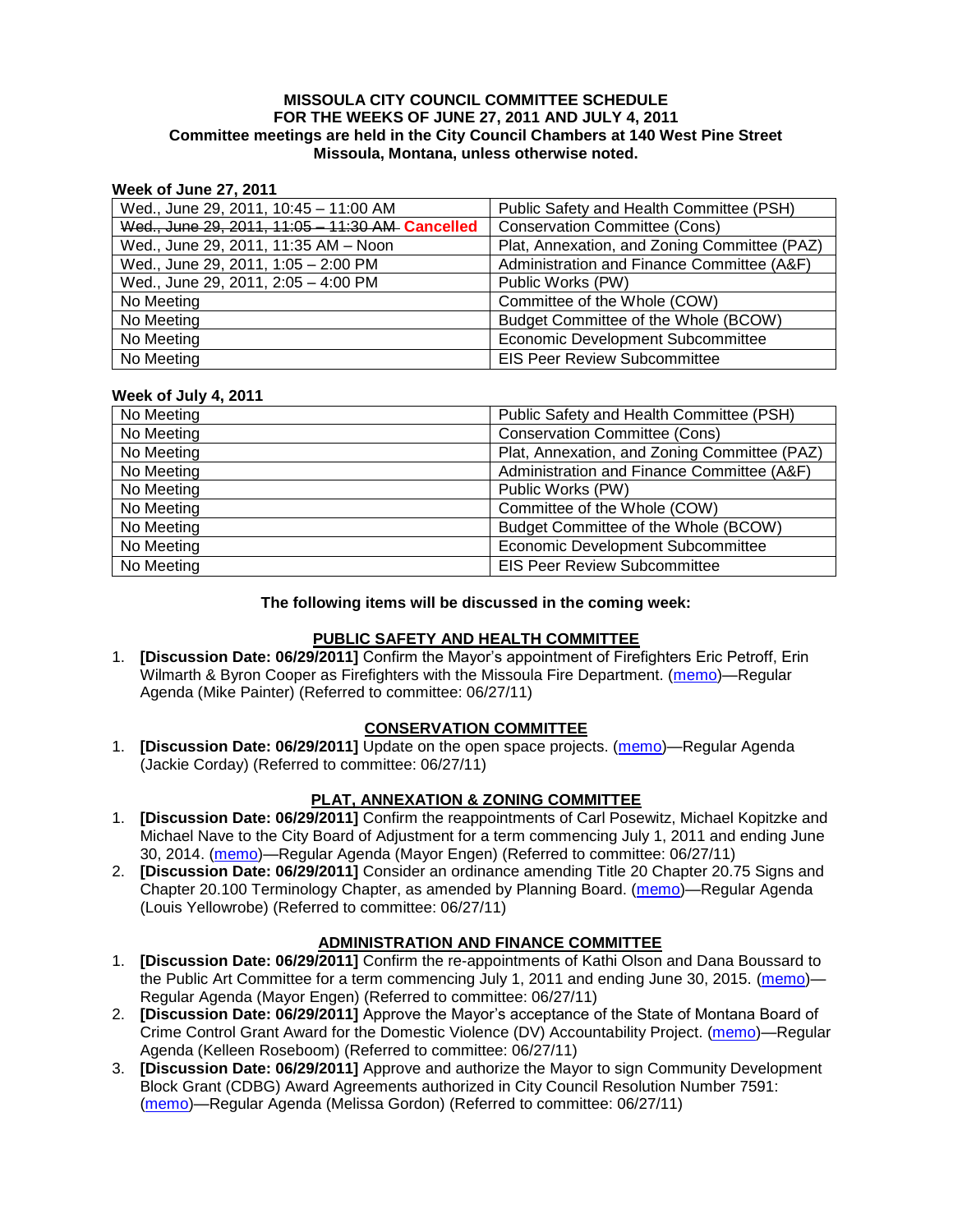4. **[Discussion Date: 06/29/2011]** Consider a resolution transferring certain City-owned real property to the Missoula Housing Authority per MCA 7-8-4201 for the purpose of developing affordable housing. [\(memo\)](http://www.ci.missoula.mt.us/DocumentView.aspx?DID=6648)—Regular Agenda (John Newman) (Referred to committee: 06/20/11)

# **PUBLIC WORKS COMMITTEE**

- 1. **[Discussion Date: 06/29/2011]** Approve and authorize mayor to sign change order #1 to Lower Miller Creek Road Curb and Sidewalk contract. [\(memo\)](http://www.ci.missoula.mt.us/DocumentView.aspx?DID=6703)—Regular Agenda (Monte Sipe) (Referred to committee: 06/27/11)
- 2. **[Discussion Date: 06/29/2011]** Update from the Parking Commission. [\(memo\)](http://www.ci.missoula.mt.us/DocumentView.aspx?DID=5666)[\(Parking Fines\)](http://www.ci.missoula.mt.us/DocumentView.aspx?DID=5802) [\(Policy Review\)](http://www.ci.missoula.mt.us/DocumentView.aspx?DID=5799) [\(Ltr: Iowa\)](http://www.ci.missoula.mt.us/DocumentView.aspx?DID=5803) [\(Ltr: Henslely\)](http://www.ci.missoula.mt.us/DocumentView.aspx?DID=5804) [\(Draft Parking Ordinance\)](http://www.ci.missoula.mt.us/DocumentView.aspx?DID=6057)—Regular Agenda (Bob Jaffe) (Referred to committee: 03/07/11)
- 3. **[Discussion Date: 06/29/2011]** Confirm the reappointments of Carol Williams and Theresa Cox to the Missoula Parking Commission for a term commencing May 1, 2011 and ending April 30, 2015. [\(memo\)](http://www.ci.missoula.mt.us/DocumentView.aspx?DID=5727)—Regular Agenda (Mayor Engen) (Referred to committee: 03/14/11)

# 

### **The following items have been referred to City Council committees, but the committees will not discuss them in the coming week:**

## **PUBLIC SAFETY AND HEALTH COMMITTEE**

- 1. Police Department Update Ongoing in Committee. (Mark Muir)
- 2. Fire Department Update Ongoing in Committee (Mike Painter)
- 3. Health Department Update Ongoing in Committee. (Ellen Leahy)
- 4. An [ordinance](ftp://ftp.ci.missoula.mt.us/Packets/Council/2008/2008-12-15/2008CatOrdinanceAmendment%5B1%5D.pdf) amending Missoula Municipal Code Chapter 6.09 entitled "Missoula Cat Ordinance" section 6.09.010 through 6.09.090 to amend definitions, to limit the number of cats over the age of four months that a person, family, or household can harbor, keep, or maintain to five and to enact other general amendments. [\(PS&H\)](ftp://ftp.ci.missoula.mt.us/Packets/Council/2008/2008-12-15/081210psh.pdf) (Returned from Council floor: 01/12/09)
- 5. An [ordinance](ftp://ftp.ci.missoula.mt.us/Packets/Council/2008/2008-12-15/DogOrdinance--PSHrevisions.pdf) amending Missoula Municipal Code Title 6 entitled "Animals" generally amending Chapter 6.04 entitled "Animals Running at Large" and Chapter 6.08 entitled "Dogs and Pet Shops," increasing the fee when an animal is impounded and establishing a fee for a boarding kennel license. [\(PS&H\)](ftp://ftp.ci.missoula.mt.us/Packets/Council/2008/2008-12-15/081210psh.pdf) (Returned from Council floor: 01/12/09)
- 6. Consider an ordinance amending Title 6 Missoula Municipal Code entitled "Animals" repealing Chapters 6.02, 6.04, 6.09, 6.12, 6.16, 6.20 and 6.22, enacting Chapter 6.07 entitled "Animal Ordinance" and renaming Chapter 6.08 entitled "Dogs and Pet Shops" to "Pet Shops, Pet Sales and Boarding Kennels" to generally amend, recodify and update the city's regulations pertaining to animals, increase license fees and increase fines pertaining to violations. [\(memo\)](http://www.ci.missoula.mt.us/DocumentView.aspx?DID=6698)—Regular Agenda (Marty Rehbein) (Referred to committee: 06/27/11)

## **CONSERVATION COMMITTEE**

- 1. Update from Greenhouse Gas Energy Conservation Team. [\(memo\)](http://www.ci.missoula.mt.us/DocumentView.aspx?DID=5945)—Regular Agenda (Ben Schmidt and Marilyn Marler) (Referred to committee: 04/11/11)
- 2. Discuss the city's strategy to complete a boundary survey of Greenough Park. [\(memo\)](http://www.ci.missoula.mt.us/DocumentView.aspx?DID=5875)—Regular Agenda (Dave Strohmaier) (Referred to committee: 04/04/11)
- 3. Information on Trail Projects [\(memo\)](http://www.ci.missoula.mt.us/DocumentView.aspx?DID=4477).—Regular Agenda (Marilyn Marler) (Referred to committee: 08/23/2010)
- 4. Update on the University's efforts to install or utilize biomass fuel to generate energy on campus. [\(memo\)](http://www.ci.missoula.mt.us/DocumentView.aspx?DID=6268)—Regular Agenda (Dick Haines) (Referred to committee: 04/25/11)
- 5. Approve and authorize the Mayor to sign the agreement with MRP for procurement and transfer of wood waste to support the Missoula Sawmill Site Wood Waste Reclamation Project, per the DNRC Wood Waste Grant awarded the City of Missoula. [\(memo\)](http://www.ci.missoula.mt.us/DocumentView.aspx?DID=6682)—Regular Agenda (Alan White) (Referred to committee: 06/27/11)

# **PLAT, ANNEXATION & ZONING COMMITTEE**

- 1. Annexation. (see separate list at City Clerk's Office for pending annexations) (Ongoing in Committee)
- 2. Request to rezone the property legally described as Lot 3 of Scott Street Lots Subdivision, located in Section 16, T13N, R19W, P.M.M. form D (Industrial) to I-1 (Light Industrial), based on the finding of fact and conclusions of law. (PAZ [05/21/08\)](ftp://ftp.ci.missoula.mt.us/Packets/Council/2008/2008-06-02/080521paz.pdf) (Returned from Council floor: 6/2/08)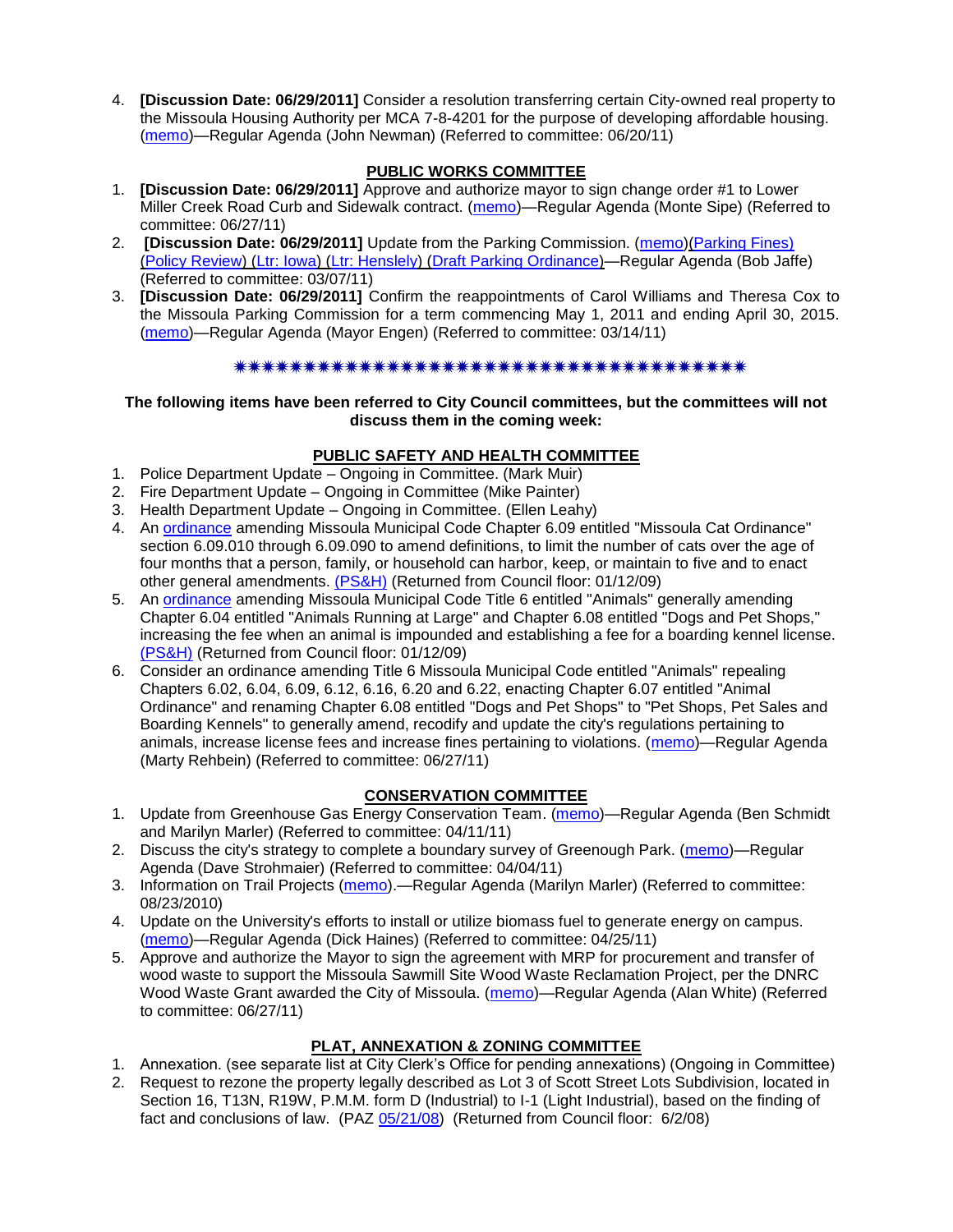- 3. Ongoing discussion of City planning issues with members of the Planning Board.—Regular Agenda (Bob Jaffe) (Referred to committee: 3/20/06)
- 4. Resolution repealing resolution No. 7404 and declaring the annexation of Lots 53 and 54 Dinsmore's Orchard Homes No. 5 null and void. [\(memo\)](http://www.ci.missoula.mt.us/DocumentView.aspx?DID=5349)—Regular Agenda (Jessica Miller) (Referred to committee: 01/10/11)
- 5. Resolution to annex and incorporate within the boundaries a certain parcel of land described as Linda Vista 12<sup>th</sup> Supplement, and zone the property Miller Creek View addition planned unit development with the underlying zoning of R-215 residential in the city all located in Section 13, Township 12 North, Range 20 West, P.M.M. [\(memo\)](http://www.ci.missoula.mt.us/DocumentView.aspx?DID=5992)—Regular Agenda (Jessica Miller) (Referred to committee: 04/11/11)
- 6. Request for a Conditional Use for 2404 39<sup>th</sup> Street Birth Center. [\(memo\)](http://www.ci.missoula.mt.us/DocumentView.aspx?DID=6544)—Regular Agenda (Janet Rhoades) (Referred to committee: 06/06/11)
- 7. An **ordinance** to rezone property located at 1500 39<sup>th</sup> Street. The property is currently zoned RM1-35 (Residential, 43 multi-dwellings per acre) and RT2.7 (Residential, 16 dwellings per acre) and if approved the property will be zoned to B1-1 (Neighborhood Business) and RM1.5 (Residential, 29 multi-dwellings per acre). [\(Memo\)](http://www.ci.missoula.mt.us/DocumentView.aspx?DID=6469) [\(PAZ\)](http://www.ci.missoula.mt.us/Archive.aspx?ADID=4010) (Returned from Council floor: 06/06/2011)

# **ADMINISTRATION AND FINANCE COMMITTEE**

- 1. Approve claims. (Ongoing) (Consent Agenda)
- 2. Approve journal vouchers. (Ongoing) (Consent Agenda)
- 3. Approve budget transfers. (Ongoing) (Consent Agenda)
- 4. An ordinance amending the municipal code as it relates to bike licensing. [\(A&F\)](ftp://ftp.ci.missoula.mt.us/Packets/Council/2008/2008-12-15/081210af.pdf) (Returned from council floor: 12/15/08)
- 5. Implications of establishing maintenance districts. [\(memo\)](ftp://ftp.ci.missoula.mt.us/Packets/Council/2009/2009-05-11/Referrals/MaintenanceDistricts.pdf) Regular Agenda (Bob Jaffe) (Referred to committee: 05/11/09)
- 6. Clarify position of council member who also serves on the board of a non-profit agency that has dealings with the city. [\(memo\)](http://www.ci.missoula.mt.us/DocumentView.aspx?DID=1840) – Regular Agenda (Ed Childers) (Referred to committee: 07/20/2009)
- 7. Review the FY 2011-15 capital improvement projects (CIP). [\(memo\)](http://www.ci.missoula.mt.us/DocumentView.aspx?DID=3522) Regular Agenda (Brentt Ramharter) (Referred to committee: 04/19/2010)
- 8. Amend Council rules to change the Council's regular meeting schedule to two meetings per month [\(memo\)](http://www.ci.missoula.mt.us/DocumentView.aspx?DID=4027).—Regular Agenda (Marty Rehbein) (Referred to committee: 06/07/10)
- 9. Discuss the disposition of surplus city property. [\(memo\)](http://www.ci.missoula.mt.us/DocumentView.aspx?DID=4862)—Regular Agenda (John Newman) (Referred to committee: 10/25/10)
- 10. Amend the FY 2010 budget to appropriate expenditures that were not identified in the original budget. [\(memo\)](http://www.ci.missoula.mt.us/DocumentView.aspx?DID=4883)—Regular Agenda (Brentt Ramharter) (Referred to committee: 11/01/2010)
- 11. Discuss outstanding third-party contracts. [\(memo\)](http://www.ci.missoula.mt.us/DocumentView.aspx?DID=4956)—Regular Agenda (Lyn Hellegaard) (Referred to committee: 11/08/10)
- 12. Review the city's current policy for charging the public for various city-produced documents [\(memo\)](http://www.ci.missoula.mt.us/DocumentView.aspx?DID=5143) Regular Agenda (Dave Strohmaier) (Referred to committee: 12/06/10)
- 13. Confirm the reappointment of Mark Muir to the Impact Fee Advisory Committee completing a term commencing December 1, 2010 and ending November 30, 2014. (Returned from Council floor: 11/1/10)
- 14. Review Missoula's insurance experience, particularly work comp; propose improvements if warranted. [\(memo\)](http://www.ci.missoula.mt.us/DocumentView.aspx?DID=6381)—Regular Agenda (Ed Childers) (Referred to committee: 05/09/11)

## **PUBLIC WORKS COMMITTEE**

- 1. Consider the sizes of grease interceptors for the restaurant industry [\(memo\)](ftp://ftp.ci.missoula.mt.us/Packets/Council/2008/2008-04-21/Referrals/Industrial_waste_restaurants.pdf).—Regular Agenda (Stacy Rye and Bob Jaffe) (Referred to committee: 04/21/08)
- 2. Review infrastructure conditions at the locations of serious and fatal traffic accidents: 2007-2009 [\(memo\)](http://www.ci.missoula.mt.us/DocumentView.aspx?DID=3031).—Regular Agenda (Jason Wiener) (Referred to committee: 01/25/10)
- 3. T4 America partner support [\(memo\)](http://www.ci.missoula.mt.us/DocumentView.aspx?DID=4452) Regular Agenda (Stacy Rye) (Referred to committee: 08/16/10)
- 4. Presentation from Public Works staff regarding proposed process for finding contractors and awarding bids for reconstruction of Russell Street. [\(memo\)](http://www.ci.missoula.mt.us/DocumentView.aspx?DID=5042)—Regular Agenda (Bob Jaffe) (Referred to committee: 11/15/2010)
- 5. Resolution to change the speed limit on Reserve Street between Brooks and 39<sup>th</sup> Street. [\(memo\)](http://www.ci.missoula.mt.us/DocumentView.aspx?DID=5418) Regular Agenda (Wayne Gravatt) (Referred to committee: 01/24/11)